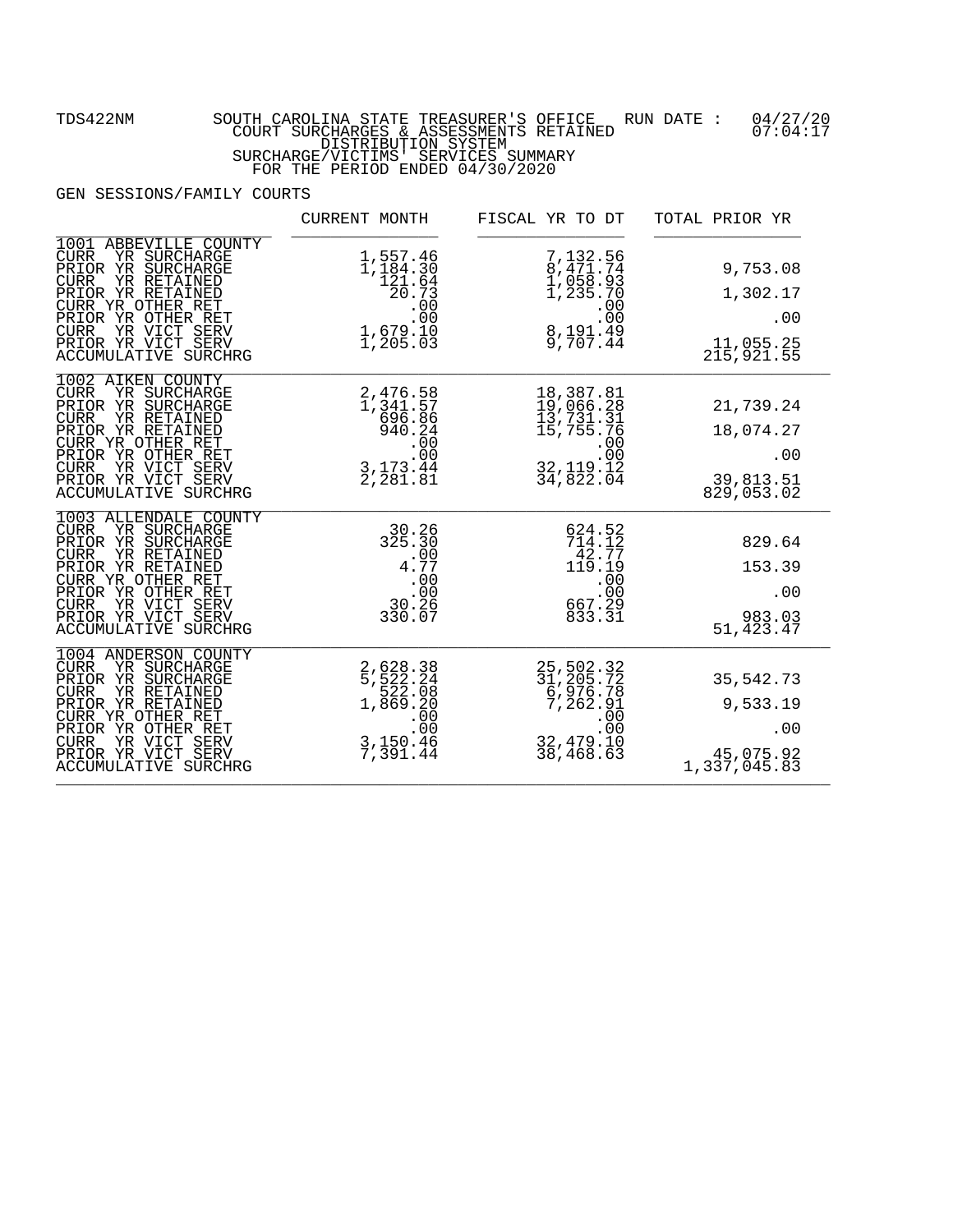## FOR THE PERIOD ENDED 04/30/2020

|                                                                                                                                                                                                                                                                | CURRENT MONTH                                                                                                  | FISCAL YR TO DT                                                                              | TOTAL PRIOR YR                                            |
|----------------------------------------------------------------------------------------------------------------------------------------------------------------------------------------------------------------------------------------------------------------|----------------------------------------------------------------------------------------------------------------|----------------------------------------------------------------------------------------------|-----------------------------------------------------------|
| 1005 BAMBERG COUNTY<br>YR SURCHARGE<br><b>CURR</b><br>PRIOR YR SURCHARGE<br><b>CURR</b><br>YR RETAINED<br>PRIOR YR RETAINED<br>CURR YR OTHER RET<br>PRIOR YR OTHER RET<br>YR VICT SERV<br><b>CURR</b><br>PRIOR YR VICT SERV<br>ACCUMULATIVE SURCHRG            | 198.04<br>115.15<br>15.56<br>204.05<br>$\begin{array}{r} 201.00 \\ .00 \\ .00 \\ 213.60 \\ 319.20 \end{array}$ | 1,916.95<br>780.68<br>563.57<br>248.37<br>$240.00$<br>00.<br>00.<br>2,480.52<br>1,029.05     | 1,130.96<br>273.66<br>.00<br>1,404.62<br>61,926.30        |
| 1006 BARNWELL COUNTY<br><b>CURR</b><br>YR SURCHARGE<br>PRIOR YR SURCHARGE<br>YR RETAINED<br><b>CURR</b><br>PRIOR YR RETAINED<br>CURR YR OTHER RET<br>PRIOR YR OTHER RET<br>YR VICT SERV<br><b>CURR</b><br>PRIOR YR VICT SERV<br>ACCUMULATIVE SURCHRG           | 1,631.77<br>1,157.59<br>$\frac{53.92}{180.86}$<br>$1000$<br>00.<br>00.<br>1,685.69.<br>1,338.45                | 3,555.71<br>3,876.13<br>715.19<br>$1,036.89$<br>00.00.<br>00.00.<br>$4,270.90$<br>$4,913.02$ | 5,160.06<br>1,177.56<br>.00<br>6,337.62<br>163,002.60     |
| 1007 BEAUFORT COUNTY<br>YR SURCHARGE<br>CURR.<br>PRIOR YR SURCHARGE<br>YR RETAINED<br><b>CURR</b><br>PRIOR YR RETAINED<br>CURR YR OTHER RET<br>PRIOR YR OTHER RET<br><b>CURR</b><br>YR VICT SERV<br>PRIOR YR VICT SERV<br><b>ACCUMULATIVE SURCHRG</b>          | 11,625.98<br>7,731.45<br>351.78<br>174.18<br>.00<br>.00 .<br>11,977.76<br>7,905.63                             | 27, 972. 79<br>28, 802. 67<br>1, 377. 32<br>1, 799. 42<br>.00.00<br>29,350.11<br>30,602.09   | 28,802.67<br>1,799.42<br>.00<br>30,602.09<br>630,505.23   |
| 1008<br>BERKELEY COUNTY<br><b>CURR</b><br>YR SURCHARGE<br>PRIOR YR SURCHARGE<br>YR RETAINED<br><b>CURR</b><br>PRIOR YR RETAINED<br>CURR YR OTHER RET<br>PRIOR YR OTHER RET<br>YR VICT SERV<br><b>CURR</b><br>PRIOR YR VICT SERV<br><b>ACCUMULATIVE SURCHRG</b> | 5, 914.84<br>6, 340.88<br>549.97<br>1, 144.53<br>$.00$<br>00.<br>$\frac{6}{7}$ , 464.81<br>7, 485.41           | 43,185.30<br>41,588.65<br>5,038.16<br>7,180.64<br>.ŏō<br>.ọo<br>48, 223. 46<br>48, 769. 29   | 57,430.86<br>9,531.27<br>.00<br>66,962.13<br>1,053,102.40 |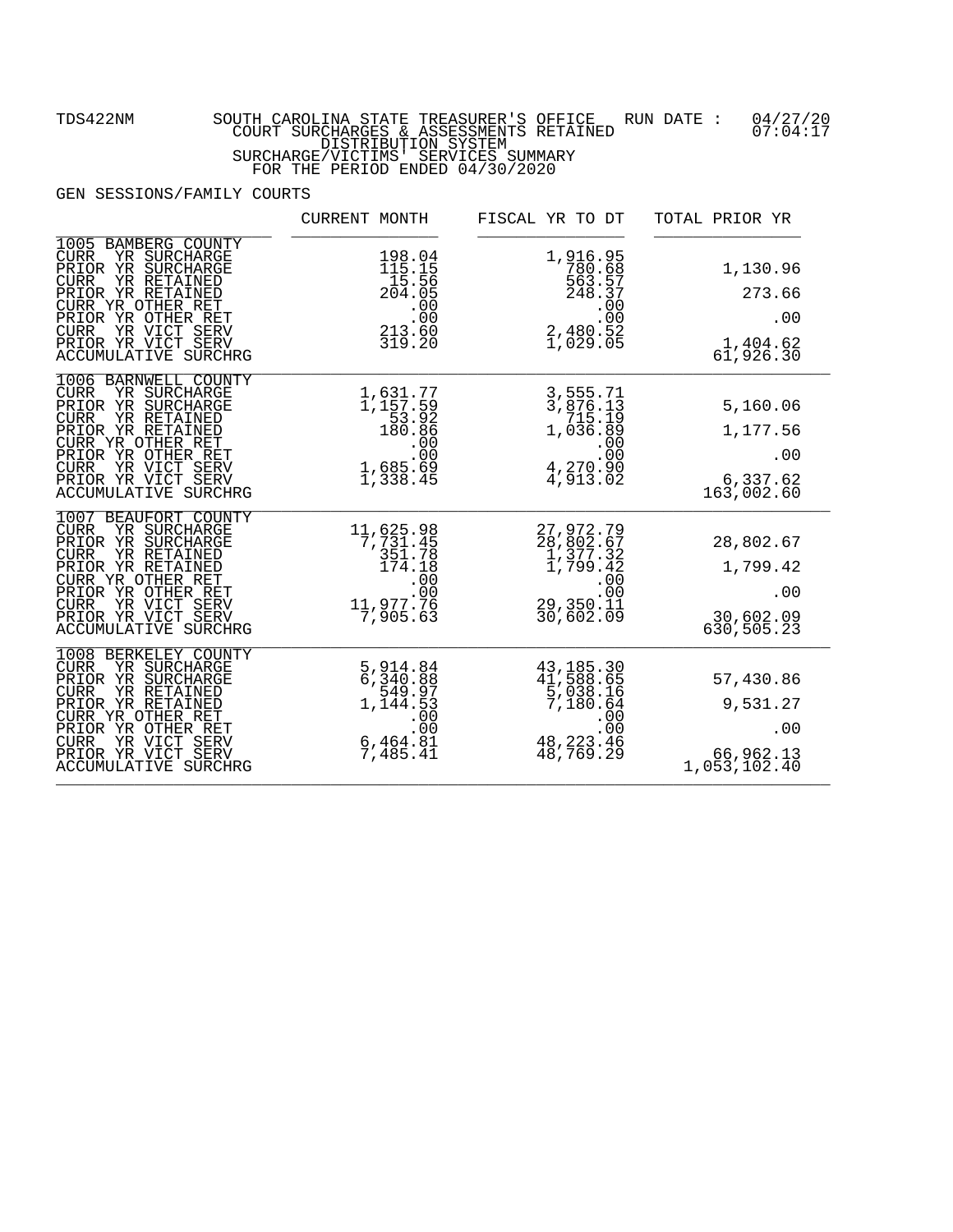FOR THE PERIOD ENDED 04/30/2020

|                                                                                                                                                                                                                                                               | CURRENT MONTH                                                                                                   | FISCAL YR TO DT                                                                                                            | TOTAL PRIOR YR                                                  |
|---------------------------------------------------------------------------------------------------------------------------------------------------------------------------------------------------------------------------------------------------------------|-----------------------------------------------------------------------------------------------------------------|----------------------------------------------------------------------------------------------------------------------------|-----------------------------------------------------------------|
| CALHOUN COUNTY<br>1009<br>YR SURCHARGE<br><b>CURR</b><br>PRIOR YR SURCHARGE<br><b>CURR</b><br>YR RETAINED<br>PRIOR YR RETAINED<br>CURR YR OTHER RET<br>PRIOR YR OTHER RET<br>YR VICT SERV<br><b>CURR</b><br>PRIOR YR VICT SERV<br>ACCUMULATIVE SURCHRG        | 230.49<br>705.58<br>94.84<br>160.06<br>$325.33$<br>865.64                                                       | 3, 256.82<br>3, 488.74<br>549.79<br>1, 222.07<br>$\frac{1}{3}, \frac{2}{2}, \frac{0}{2}, \frac{0}{2}$<br>4,710.81          | 4,061.13<br>1,289.47<br>.00<br>5,350.60<br>74,593.40            |
| 1010 CHARLESTON COUNTY<br><b>CURR</b><br>YR SURCHARGE<br>PRIOR YR SURCHARGE<br>YR RETAINED<br><b>CURR</b><br>PRIOR YR RETAINED<br>CURR YR OTHER RET<br>PRIOR YR OTHER RET<br>YR VICT SERV<br><b>CURR</b><br>PRIOR YR VICT SERV<br>ACCUMULATIVE SURCHRG        | 24, 533. 41<br>24, 116. 29<br>3, 954. 38<br>2, 795. 41<br>06 .<br>00 .<br>28 , 487 . 79 .<br>26 , 911 . 70      | 124,634.67<br>109,001.25<br>30,282.13<br>32,172.68<br>$154,916.80$<br>154, 916.80<br>141, 173.93                           | 136,938.19<br>39,803.76<br>.00<br>176, 741.95<br>3, 695, 603.34 |
| 1011 CHEROKEE COUNTY<br><b>CURR</b><br>YR SURCHARGE<br>PRIOR YR SURCHARGE<br><b>CURR</b><br>YR RETAINED<br>PRIOR YR RETAINED<br>CURR YR OTHER RET<br>PRIOR YR OTHER RET<br><b>CURR</b><br>YR VICT SERV<br>PRIOR YR VICT SERV<br><b>ACCUMULATIVE SURCHRG</b>   | 1,447.51<br>5,530.01<br>383.76<br>1,840.79<br>.00<br>$\begin{array}{r} .00 \\ 1,831.27 \\ 7,370.80 \end{array}$ | 14,971.48<br>17,837.07<br>5,569.64<br>6,929.47<br>$\begin{array}{r} .00 \\ .00 \\ .20 \\ .541.12 \end{array}$<br>24,766.54 | 19,805.60<br>7,714.96<br>.00<br>27,520.56<br>361,610.21         |
| 1012<br>CHESTER COUNTY<br>YR SURCHARGE<br><b>CURR</b><br>PRIOR YR SURCHARGE<br><b>CURR</b><br>YR RETAINED<br>PRIOR YR RETAINED<br>CURR YR OTHER RET<br>PRIOR YR OTHER RET<br>YR VICT SERV<br><b>CURR</b><br>PRIOR YR VICT SERV<br><b>ACCUMULATIVE SURCHRG</b> | 1,095.24<br>633.26<br>275.68<br>190.00<br>$.00$<br>.00<br>1,370.92<br>823.26                                    | $6,828.95$<br>$5,195.01$<br>735.79<br>606.78<br>$\begin{array}{r} .00 \\ .00 \\ .7 \\ .564 \\ .74 \end{array}$<br>5,801.79 | 5,782.59<br>693.48<br>.00<br>6,476.07<br>218,544.56             |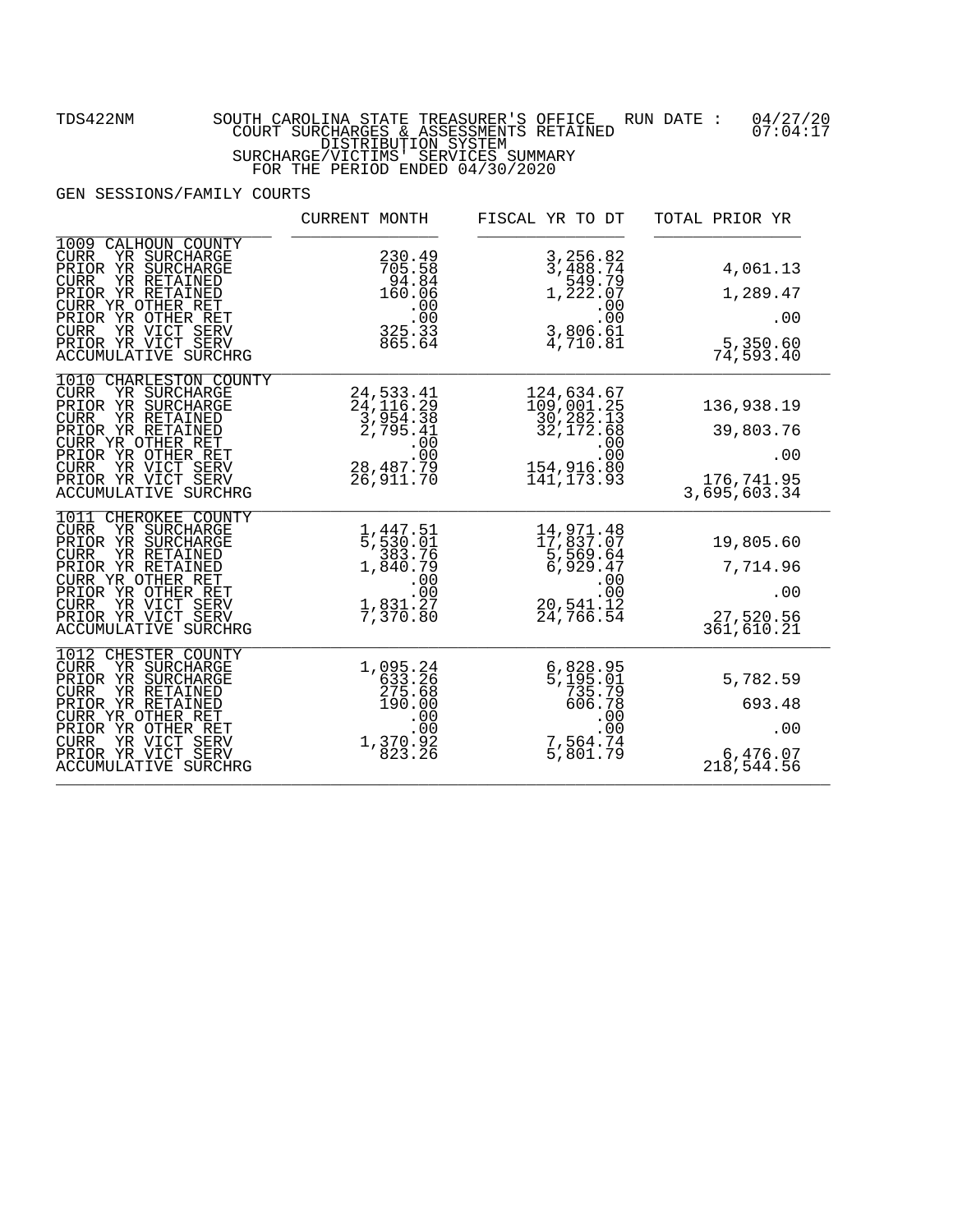|                                                                                                                                                                                                                                                              | CURRENT MONTH                                                                                                                                                                                                                                                                                                                                                                | FISCAL YR TO DT                                                                                                                                            | TOTAL PRIOR YR                                                       |
|--------------------------------------------------------------------------------------------------------------------------------------------------------------------------------------------------------------------------------------------------------------|------------------------------------------------------------------------------------------------------------------------------------------------------------------------------------------------------------------------------------------------------------------------------------------------------------------------------------------------------------------------------|------------------------------------------------------------------------------------------------------------------------------------------------------------|----------------------------------------------------------------------|
| CHESTERFIELD COUNTY<br>1013<br>YR SURCHARGE<br><b>CURR</b><br>PRIOR YR SURCHARGE<br>YR RETAINED<br><b>CURR</b><br>PRIOR YR RETAINED<br>CURR YR OTHER RET<br>PRIOR YR OTHER RET<br>YR VICT SERV<br>CURR<br>PRIOR YR VICT SERV<br>ACCUMULATIVE SURCHRG         | 5,637.42<br>1,987.51                                                                                                                                                                                                                                                                                                                                                         | 10,086.67<br>7,834.27<br>1,060.47<br>535.06<br>$00$<br>00.<br>11,147.14<br>$\overline{8}$ , $\overline{3}$ $\overline{6}$ 9. $\overline{3}$ $\overline{3}$ | 8,485.80<br>539.36<br>.00<br>9,025.16<br>264, 390.09                 |
| 1014 CLARENDON COUNTY<br>YR SURCHARGE<br><b>CURR</b><br>PRIOR YR SURCHARGE<br>YR RETAINED<br><b>CURR</b><br>PRIOR YR RETAINED<br>CURR YR OTHER RET<br>PRIOR YR OTHER RET<br><b>CURR</b><br>YR VICT SERV<br>PRIOR YR VICT SERV<br><b>ACCUMULATIVE SURCHRG</b> | 700.12<br>$735.40$<br>244.82<br>89.66<br>$\begin{smallmatrix} 0 & 0 & 0 & 0 \\ 0 & 0 & 0 & 0 \\ 0 & 0 & 0 & 0 \\ 0 & 0 & 0 & 0 \\ 0 & 0 & 0 & 0 \\ 0 & 0 & 0 & 0 \\ 0 & 0 & 0 & 0 \\ 0 & 0 & 0 & 0 \\ 0 & 0 & 0 & 0 \\ 0 & 0 & 0 & 0 \\ 0 & 0 & 0 & 0 \\ 0 & 0 & 0 & 0 \\ 0 & 0 & 0 & 0 \\ 0 & 0 & 0 & 0 \\ 0 & 0 & 0 & 0 \\ 0 & 0 & 0 & 0 \\ 0 & 0 & 0 & 0 \\ 0 & 0 & 0 & $ | $6,693.63$<br>$8,074.59$<br>$1,552.41$<br>$2,134.69$<br>$00$<br>$00$<br>$00$<br>$004$<br>$004$<br>$04$<br>$04$<br>$04$<br>10, 209.28                       | 10,494.44<br>10,494.44<br>2,442.94<br>.00<br>12,937.38<br>233,517.92 |
| 1015 COLLETON COUNTY<br>YR SURCHARGE<br><b>CURR</b><br>PRIOR YR SURCHARGE<br>YR RETAINED<br><b>CURR</b><br>PRIOR YR RETAINED<br>CURR YR OTHER RET<br>PRIOR YR OTHER RET<br>YR VICT SERV<br><b>CURR</b><br>PRIOR YR VICT SERV<br><b>ACCUMULATIVE SURCHRG</b>  | 2,877.82<br>$\begin{smallmatrix} & 7585.13\ 90.20\ 136.04\ 0\ \end{smallmatrix}$<br>2,968.02<br>2,968.02                                                                                                                                                                                                                                                                     | 12,055.44<br>$\begin{array}{r} 7,509.77 \\ 1,757.90 \\ 1,070.45 \end{array}$<br>$13, 813.34$<br>13.34<br>8,580.22                                          | 10,218.21<br>1,298.45<br>.00<br>$11,516.66$<br>$228,832.49$          |
| 1016 DARLINGTON COUNTY<br>CURR<br>YR SURCHARGE<br>PRIOR YR SURCHARGE<br>YR RETAINED<br><b>CURR</b><br>PRIOR YR RETAINED<br>CURR YR OTHER RET<br>PRIOR YR OTHER RET<br>YR VICT SERV<br><b>CURR</b><br>PRIOR YR VICT SERV<br>ACCUMULATIVE SURCHRG              | $10,317.\overline{29}$<br>$447.55$<br>$-00$<br>$-00$<br>$-00$<br>$-00$<br>10,764.84                                                                                                                                                                                                                                                                                          | 18,027.06<br>25,517.87<br>2,202.82<br>1,754.42<br>$\frac{00}{00}$<br>20,229.88<br>27,272.36                                                                | 28,868.00<br>2,225.65<br>.00<br>31,093.65<br>482,022.02              |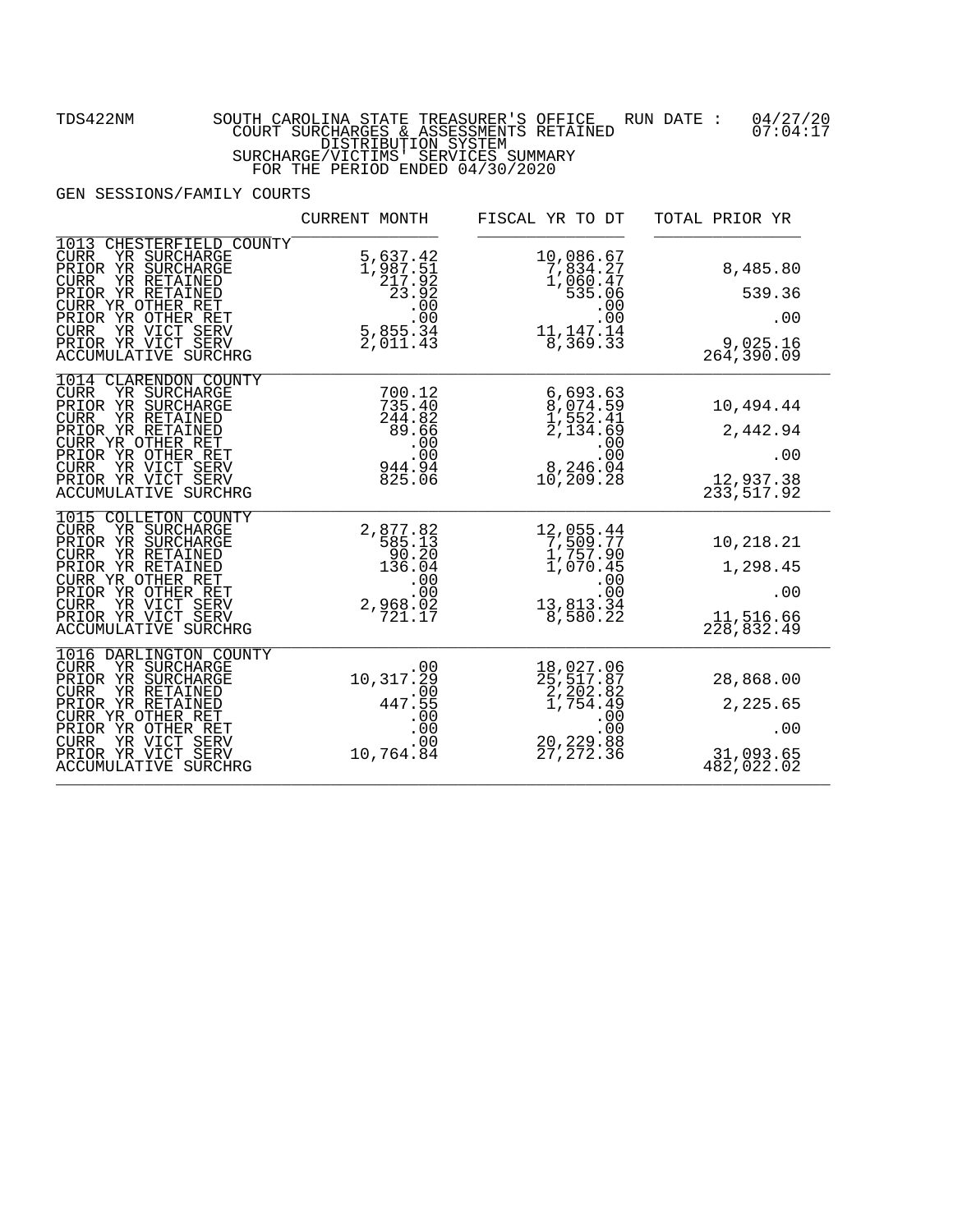FOR THE PERIOD ENDED 04/30/2020

|                                                                                                                                                                                                                                                              | CURRENT MONTH                                                                         | FISCAL YR TO DT                                                                                                                                         | TOTAL PRIOR YR                                         |
|--------------------------------------------------------------------------------------------------------------------------------------------------------------------------------------------------------------------------------------------------------------|---------------------------------------------------------------------------------------|---------------------------------------------------------------------------------------------------------------------------------------------------------|--------------------------------------------------------|
| 1017 DILLON COUNTY<br>YR SURCHARGE<br><b>CURR</b><br>PRIOR YR SURCHARGE<br><b>CURR</b><br>YR RETAINED<br>PRIOR YR RETAINED<br>CURR YR OTHER RET<br>PRIOR YR OTHER RET<br>CURR YR VICT SERV<br>PRIOR YR VICT SERV<br>ACCUMULATIVE SURCHRG                     | 378.35                                                                                | 2,716.82<br>4,095.90<br>288.41<br>192.21<br>$3,005.23$<br>4,288.11                                                                                      | 7,138.09<br>255.23<br>.00<br>7,393.32<br>130, 136.39   |
| 1018 DORCHESTER COUNTY<br>${\tt CURR}$<br>YR SURCHARGE<br>PRIOR YR SURCHARGE<br>YR RETAINED<br><b>CURR</b><br>PRIOR YR RETAINED<br>CURR YR OTHER RET<br>PRIOR YR OTHER RET<br>YR VICT SERV<br><b>CURR</b><br>PRIOR YR VICT SERV<br>ACCUMULATIVE SURCHRG      | $7,793.14$<br>$2,266.07$<br>$330.69$<br>$296.26$<br>$00$<br>$8,123.83$<br>$2,562.33$  | $\begin{array}{c} 18\,, 709\,, 75 \\ 13\,, 026\,, 90 \\ 3\,, 233\,, 59 \\ 386\,, 37 \\ \phantom{1}00 \\ 21\,, 943\,, 34 \\ 13\,, 413\,, 27 \end{array}$ | 15, 112.01<br>531.10<br>.00<br>15,643.11<br>755,666.41 |
| 1019 EDGEFIELD COUNTY<br>YR SURCHARGE<br><b>CURR</b><br>PRIOR YR SURCHARGE<br>YR RETAINED<br><b>CURR</b><br>PRIOR YR RETAINED<br>CURR YR OTHER RET<br>PRIOR YR OTHER RET<br><b>CURR</b><br>YR VICT SERV<br>PRIOR YR VICT SERV<br>ACCUMULATIVE SURCHRG        | 460.10<br>$1,408.18$<br>$36.89$<br>$118.90$<br>$00$<br>$00$<br>$00$<br>$1,527.28$     | 4,905.59<br>5,655.16<br>909.24<br>801.41<br>$5,814.83$<br>6,456.57                                                                                      | 7,953.19<br>1,050.68<br>.00<br>9,003.87<br>176,965.85  |
| 1020 FAIRFIELD COUNTY<br>YR SURCHARGE<br><b>CURR</b><br>PRIOR YR SURCHARGE<br>YR RETAINED<br><b>CURR</b><br>PRIOR YR RETAINED<br>CURR YR OTHER RET<br>PRIOR YR OTHER RET<br>YR VICT SERV<br><b>CURR</b><br>PRIOR YR VICT SERV<br><b>ACCUMULATIVE SURCHRG</b> | 907.33<br>1,785.50<br>$\frac{177.10}{125.35}$<br>$1.00$<br>00<br>1,084.43<br>1,910.85 | 3,707.24<br>6,189.21<br>1,253.27<br>1,253.27<br>881.32<br>.000<br>4,960.51<br>7,070.53                                                                  | 7,082.83<br>1,039.39<br>.00<br>8,122.22<br>195,515.46  |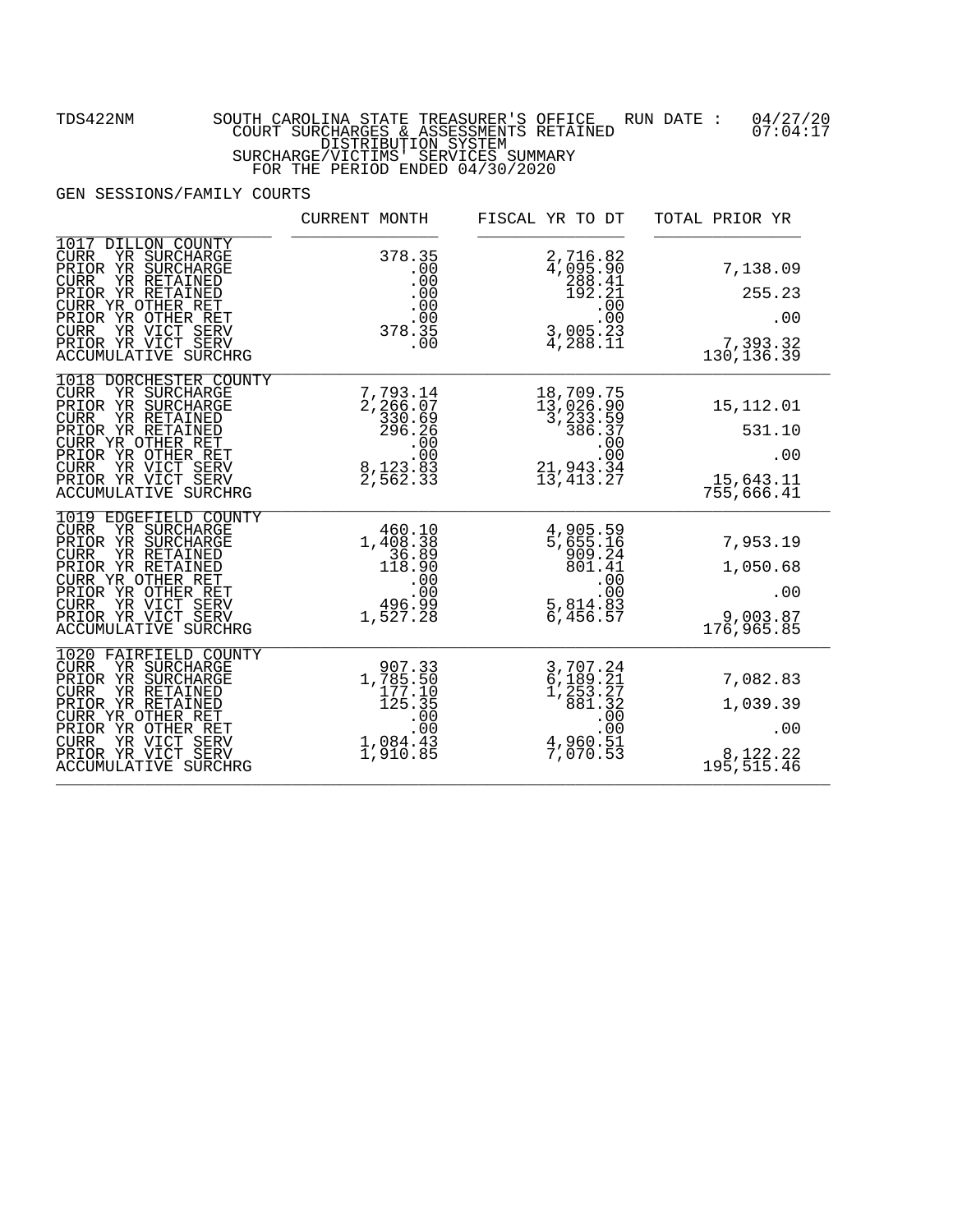## FOR THE PERIOD ENDED 04/30/2020

|                                                                                                                                                                                                                                                              | CURRENT MONTH                                                                                                              | FISCAL YR TO DT                                                                                                                        | TOTAL PRIOR YR                                                  |
|--------------------------------------------------------------------------------------------------------------------------------------------------------------------------------------------------------------------------------------------------------------|----------------------------------------------------------------------------------------------------------------------------|----------------------------------------------------------------------------------------------------------------------------------------|-----------------------------------------------------------------|
| 1021 FLORENCE COUNTY<br>YR SURCHARGE<br><b>CURR</b><br>PRIOR YR SURCHARGE<br><b>CURR</b><br>YR RETAINED<br>PRIOR YR RETAINED<br>CURR YR OTHER RET<br>PRIOR YR OTHER RET<br>CURR YR VICT SERV<br>PRIOR YR VICT SERV<br>ACCUMULATIVE SURCHRG                   | 5, 121.71<br>3, 635.85<br>1, 039.42<br>631.97<br>$.00$<br>.00<br>$\frac{6}{4}$ , 161.13<br>4, 267.82                       | 22, 517.68<br>24, 159.53<br>4, 058.90<br>2, 147.95<br>00<br>26, 575.99<br>26, 576. 58<br>26, 307. 48                                   | 29,657.11<br>3,021.65<br>.00<br>32,678.76<br>1,187,375.42       |
| 1022 GEORGETOWN COUNTY<br>YR SURCHARGE<br><b>CURR</b><br>PRIOR YR SURCHARGE<br><b>CURR</b><br>YR RETAINED<br>PRIOR YR RETAINED<br>CURR YR OTHER RET<br>PRIOR YR OTHER RET<br><b>CURR</b><br>YR VICT SERV<br>PRIOR YR VICT SERV<br>ACCUMULATIVE SURCHRG       | 7,983.08<br>3,525.44<br>1,477.06<br>258.65<br>$\begin{array}{r} 253.00 \\ .00 \\ .00 \\ .9,460.14 \\ 3,784.09 \end{array}$ | 13, 163.92<br>12, 234.68<br>8, 571.55<br>2, 201.72<br>$\begin{array}{r} 00 \\ -31 \\ -21 \\ -21 \\ -23 \\ -1 \end{array}$<br>14,436.40 | 15, 365. 35<br>2,564.97<br>.00<br>17,930.32<br>523,675.94       |
| 1023 GREENVILLE COUNTY<br>YR SURCHARGE<br><b>CURR</b><br>PRIOR YR SURCHARGE<br>YR RETAINED<br><b>CURR</b><br>PRIOR YR RETAINED<br>CURR YR OTHER RET<br>PRIOR YR OTHER RET<br><b>CURR</b><br>YR VICT SERV<br>PRIOR YR VICT SERV<br>ACCUMULATIVE SURCHRG       | 21,699.12<br>28,014.80<br>5,880.70<br>9,182.57<br>.00<br>00 :<br>82 . 27 , 579 .<br>37 , 197 . 37                          | 152, 204.54<br>157, 825.55<br>63, 355.74<br>67, 068.55<br>.00.00<br>215,560.28<br>224,894.10                                           | 192,423.62<br>81,524.78<br>.00<br>273, 948.40<br>4, 443, 897.56 |
| 1024 GREENWOOD COUNTY<br>YR SURCHARGE<br><b>CURR</b><br>PRIOR YR SURCHARGE<br><b>CURR</b><br>YR RETAINED<br>PRIOR YR RETAINED<br>CURR YR OTHER RET<br>PRIOR YR OTHER RET<br>YR VICT SERV<br><b>CURR</b><br>PRIOR YR VICT SERV<br><b>ACCUMULATIVE SURCHRG</b> | 1,852.21<br>2,395.53<br>$622.37$<br>1,237.09<br>$2,474.58$<br>3,632.62                                                     | 19, 247.01<br>21, 187.79<br>$\frac{4}{3}, \frac{905}{427}.57$<br>$.00$<br>.00<br>24,152.73<br>24,615.36                                | 27, 151.59<br>3,939.41<br>.00<br>31,091.00<br>584,609.50        |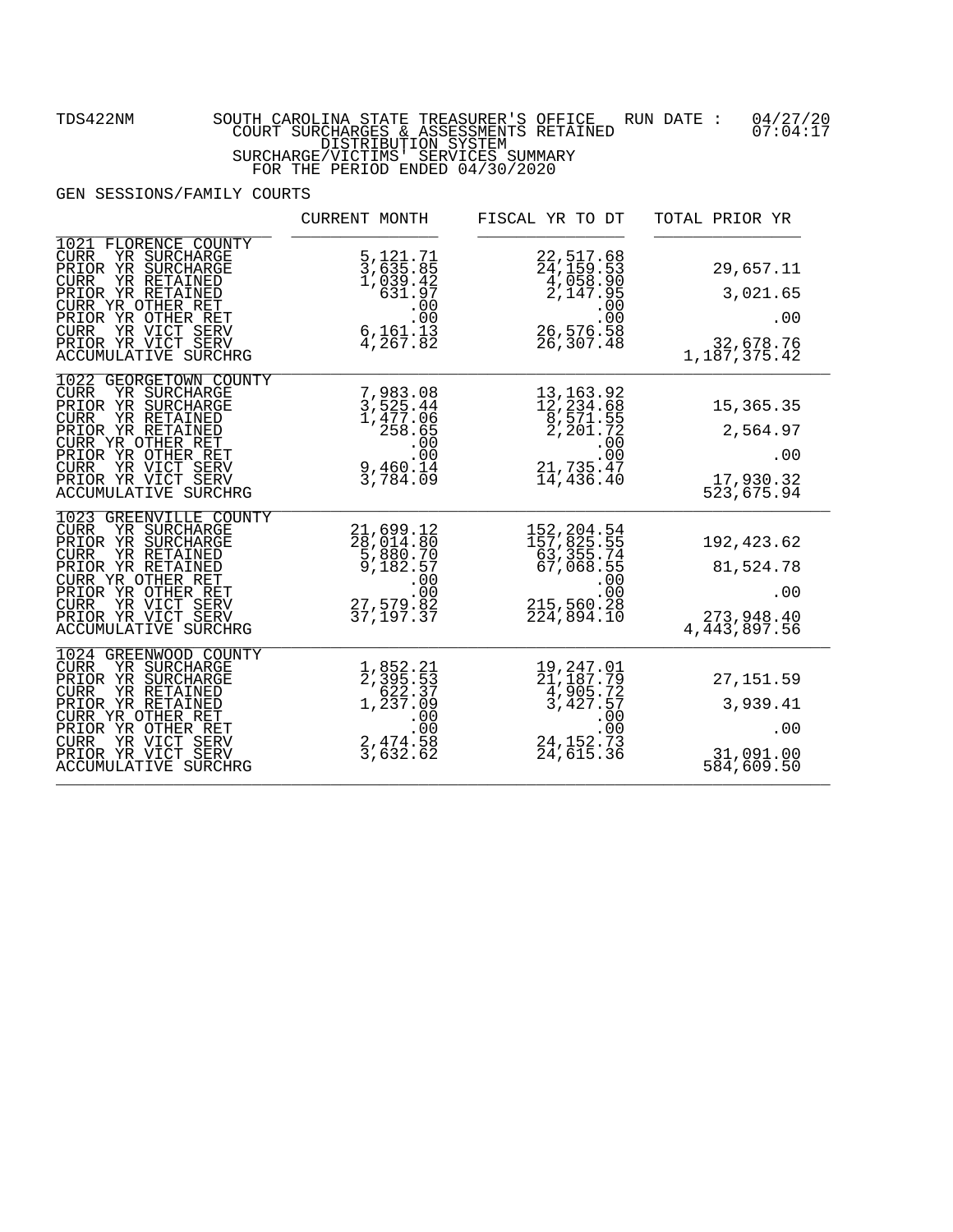FOR THE PERIOD ENDED 04/30/2020

|                                                                                                                                                                                                                                                            | CURRENT MONTH                                                                                          | FISCAL YR TO DT                                                                                                                                                                                                                                                                                                                                                                                           | TOTAL PRIOR YR                                              |
|------------------------------------------------------------------------------------------------------------------------------------------------------------------------------------------------------------------------------------------------------------|--------------------------------------------------------------------------------------------------------|-----------------------------------------------------------------------------------------------------------------------------------------------------------------------------------------------------------------------------------------------------------------------------------------------------------------------------------------------------------------------------------------------------------|-------------------------------------------------------------|
| 1025 HAMPTON COUNTY<br>YR SURCHARGE<br><b>CURR</b><br>PRIOR YR SURCHARGE<br><b>CURR</b><br>YR RETAINED<br>PRIOR YR RETAINED<br>CURR YR OTHER RET<br>PRIOR YR OTHER RET<br>YR VICT SERV<br><b>CURR</b><br>PRIOR YR VICT SERV<br><b>ACCUMULATIVE SURCHRG</b> | 200.00<br>335.27<br>$\begin{array}{c} .00 \\ .00 \\ .00 \\ .00 \\ .00 \end{array}$<br>200.ŎŎ<br>335.27 | 2,296.39<br>2,657.61<br>133.00<br>$.000$<br>.00<br>.00<br>.00<br>.00<br>.00<br>.00<br>2,657.61                                                                                                                                                                                                                                                                                                            | 3,200.62<br>247.00<br>.00<br>3,447.62<br>81,629.08          |
| 1026 HORRY COUNTY<br><b>CURR</b><br>YR SURCHARGE<br>PRIOR YR SURCHARGE<br><b>CURR</b><br>YR RETAINED<br>PRIOR YR RETAINED<br>CURR YR OTHER RET<br>PRIOR YR OTHER RET<br>YR VICT SERV<br><b>CURR</b><br>PRIOR YR VICT SERV<br>ACCUMULATIVE SURCHRG          | 6,063.91<br>.00<br>2,096.18<br>$\frac{00}{00}$<br>8,160.09<br>.00                                      | 64,011.12<br>68,652.91<br>25,040.28<br>23,313.73<br>00<br>00.<br>09,051.40<br>91,966.64                                                                                                                                                                                                                                                                                                                   | 75,442.68<br>27,549.45<br>.00<br>102,992.13<br>2,050,189.29 |
| 1027 JASPER COUNTY<br><b>CURR</b><br>YR SURCHARGE<br>PRIOR YR SURCHARGE<br>YR RETAINED<br><b>CURR</b><br>PRIOR YR RETAINED<br>CURR YR OTHER RET<br>PRIOR YR OTHER RET<br><b>CURR</b><br>YR VICT SERV<br>PRIOR YR VICT SERV<br>ACCUMULATIVE SURCHRG         | 718.45<br>2,084.90<br>15.91<br>174.71<br>.00<br>,00:<br>734.36<br>2,259.61                             | 4,169.99<br>7,983.88<br>649.47<br>1,099.01<br>.00<br>4,819.46<br>9,082.89                                                                                                                                                                                                                                                                                                                                 | 7,983.88<br>1,099.01<br>.00<br>9,082.89<br>130,180.29       |
| 1028<br>KERSHAW COUNTY<br><b>CURR</b><br>YR SURCHARGE<br>PRIOR YR SURCHARGE<br>YR RETAINED<br><b>CURR</b><br>PRIOR YR RETAINED<br>CURR YR OTHER RET<br>PRIOR YR OTHER RET<br>YR VICT SERV<br><b>CURR</b><br>PRIOR YR VICT SERV<br>ACCUMULATIVE SURCHRG     | .00<br>1,086.90<br>107:30<br>$\frac{00}{00}$<br>00.<br>1,194.20                                        | $6,036.22$<br>11,114.28<br>$\frac{695.64}{1,606.65}$<br>$\begin{matrix} 0 & 0 & 0 \\ 0 & 0 & 0 \\ 0 & 0 & 0 \\ 0 & 0 & 0 \\ 0 & 0 & 0 \\ 0 & 0 & 0 \\ 0 & 0 & 0 \\ 0 & 0 & 0 \\ 0 & 0 & 0 \\ 0 & 0 & 0 \\ 0 & 0 & 0 \\ 0 & 0 & 0 \\ 0 & 0 & 0 \\ 0 & 0 & 0 \\ 0 & 0 & 0 \\ 0 & 0 & 0 \\ 0 & 0 & 0 \\ 0 & 0 & 0 & 0 \\ 0 & 0 & 0 & 0 \\ 0 & 0 & 0 & 0 \\ 0 & 0 & 0 & 0 \\ 0 & 0 & 0 & 0 \\ 0$<br>12,720.93 | 12,750.85<br>2,739.67<br>.00<br>15,490.52<br>334,642.01     |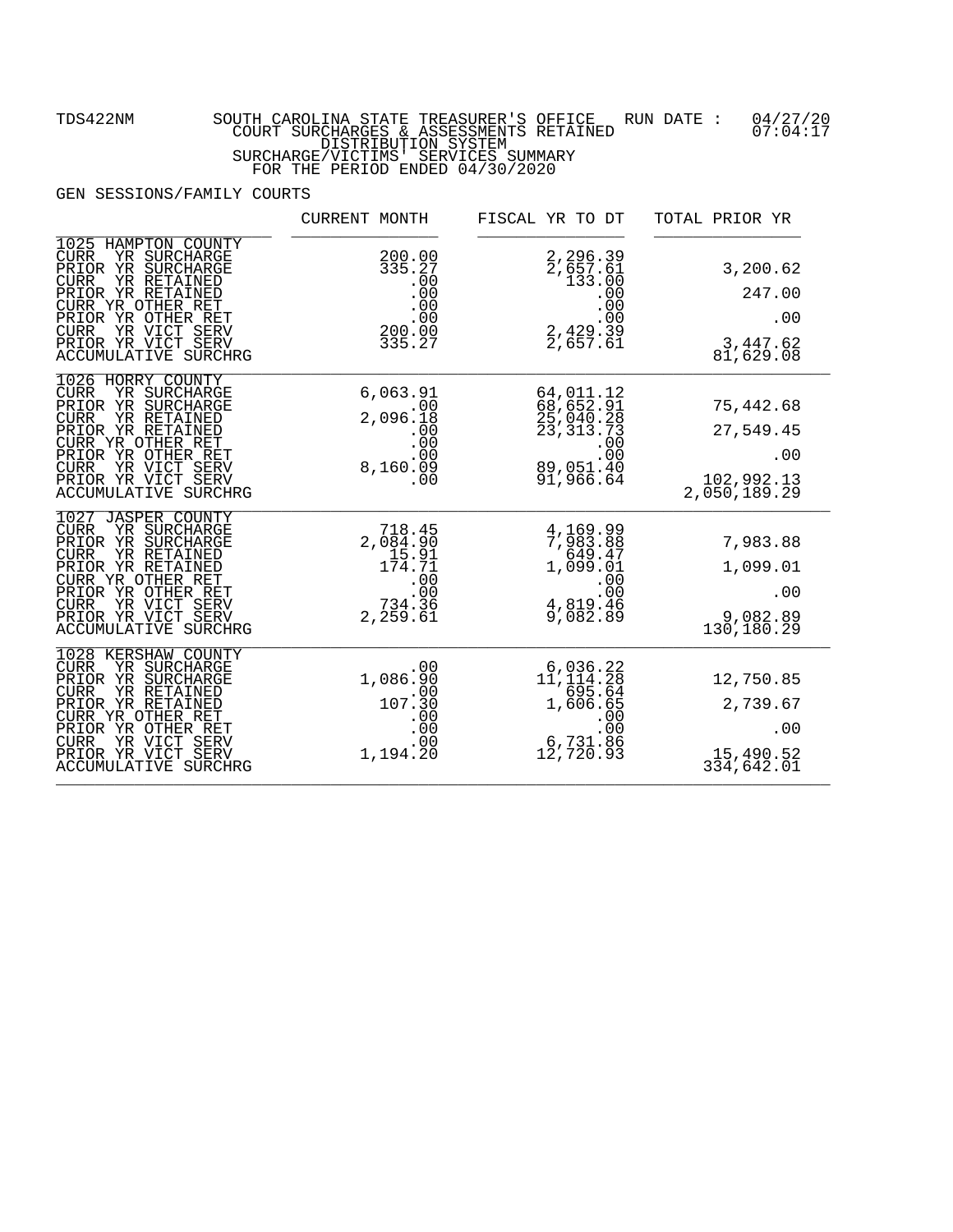FOR THE PERIOD ENDED 04/30/2020

|                                                                                                                                                                                                                                                              | CURRENT MONTH                                                                                                       | FISCAL YR TO DT                                                                                                                        | TOTAL PRIOR YR                                              |
|--------------------------------------------------------------------------------------------------------------------------------------------------------------------------------------------------------------------------------------------------------------|---------------------------------------------------------------------------------------------------------------------|----------------------------------------------------------------------------------------------------------------------------------------|-------------------------------------------------------------|
| 1029 LANCASTER COUNTY<br><b>CURR</b><br>YR SURCHARGE<br>PRIOR YR SURCHARGE<br><b>CURR</b><br>YR RETAINED<br>PRIOR YR RETAINED<br>CURR YR OTHER RET<br>PRIOR YR OTHER RET<br>CURR YR VICT SERV<br>PRIOR YR VICT SERV<br>ACCUMULATIVE SURCHRG                  | 2,307.07<br>223.52<br>00.00<br>.00<br>2,530.59<br>.00                                                               | 16,651.07<br>13,253.96<br>$\frac{1}{2}$ , 267.07<br>2, 341.19<br>00.5<br>17,918.14<br>15,595.15                                        | 17,763.87<br>3,150.03<br>.00<br>20,913.90<br>486,660.03     |
| 1030 LAURENS COUNTY<br><b>CURR</b><br>YR SURCHARGE<br>PRIOR YR SURCHARGE<br><b>CURR</b><br>YR RETAINED<br>PRIOR YR RETAINED<br>CURR YR OTHER RET<br>PRIOR YR OTHER RET<br><b>CURR</b><br>YR VICT SERV<br>PRIOR YR VICT SERV<br><b>ACCUMULATIVE SURCHRG</b>   | 752.08<br>2,812.52<br>84.67<br>332.84<br>--- 00<br>00.<br>236.75<br>3, 145. 36                                      | 15,174.00<br>$\begin{array}{c} 19 \\ 2 \\ 617 \\ 04 \\ 2 \\ 006 \\ \frac{94}{9} \end{array}$<br>$.00$<br>.00<br>17,791.04<br>21,184.54 | 22,877.69<br>2,636.06<br>.00<br>25,513.75<br>564,064.40     |
| 1031 LEE<br><b>COUNTY</b><br><b>CURR</b><br>YR SURCHARGE<br>PRIOR YR SURCHARGE<br>YR RETAINED<br><b>CURR</b><br>PRIOR YR RETAINED<br>CURR YR OTHER RET<br>PRIOR YR OTHER RET<br>$C \text{URR}$<br>YR VICT SERV<br>PRIOR YR VICT SERV<br>ACCUMULATIVE SURCHRG | 329.28<br>342.70<br>210.86<br>230.79<br>.00<br>540.00<br>573.49                                                     | 2,633.64<br>2,984.90<br>1,107.98<br>1,586.13<br>$\begin{array}{r} .00 \\ .00 \\ .00 \\ .741.62 \end{array}$<br>4,571.03                | 3,344.11<br>1,797.32<br>.00<br>5, 141. 43<br>163, 177.43    |
| 1032<br>LEXINGTON COUNTY<br><b>CURR</b><br>YR SURCHARGE<br>PRIOR YR SURCHARGE<br><b>CURR</b><br>YR RETAINED<br>PRIOR YR RETAINED<br>CURR YR OTHER RET<br>PRIOR YR OTHER RET<br>YR VICT SERV<br><b>CURR</b><br>PRIOR YR VICT SERV<br>ACCUMULATIVE SURCHRG     | 5, 291.95<br>9, 933.03<br>$\begin{array}{c} 316.32 \\ 1,398.30 \end{array}$<br>5,608.27<br>$1\overline{1}$ , 331.33 | 61,684.46<br>60,970.12<br>$13, 328.52$<br>16,675.74<br>$.00$<br>.00<br>75,012.98<br>77,645.86                                          | 76, 224.48<br>20,902.42<br>.00<br>97,126.90<br>1,977,424.31 |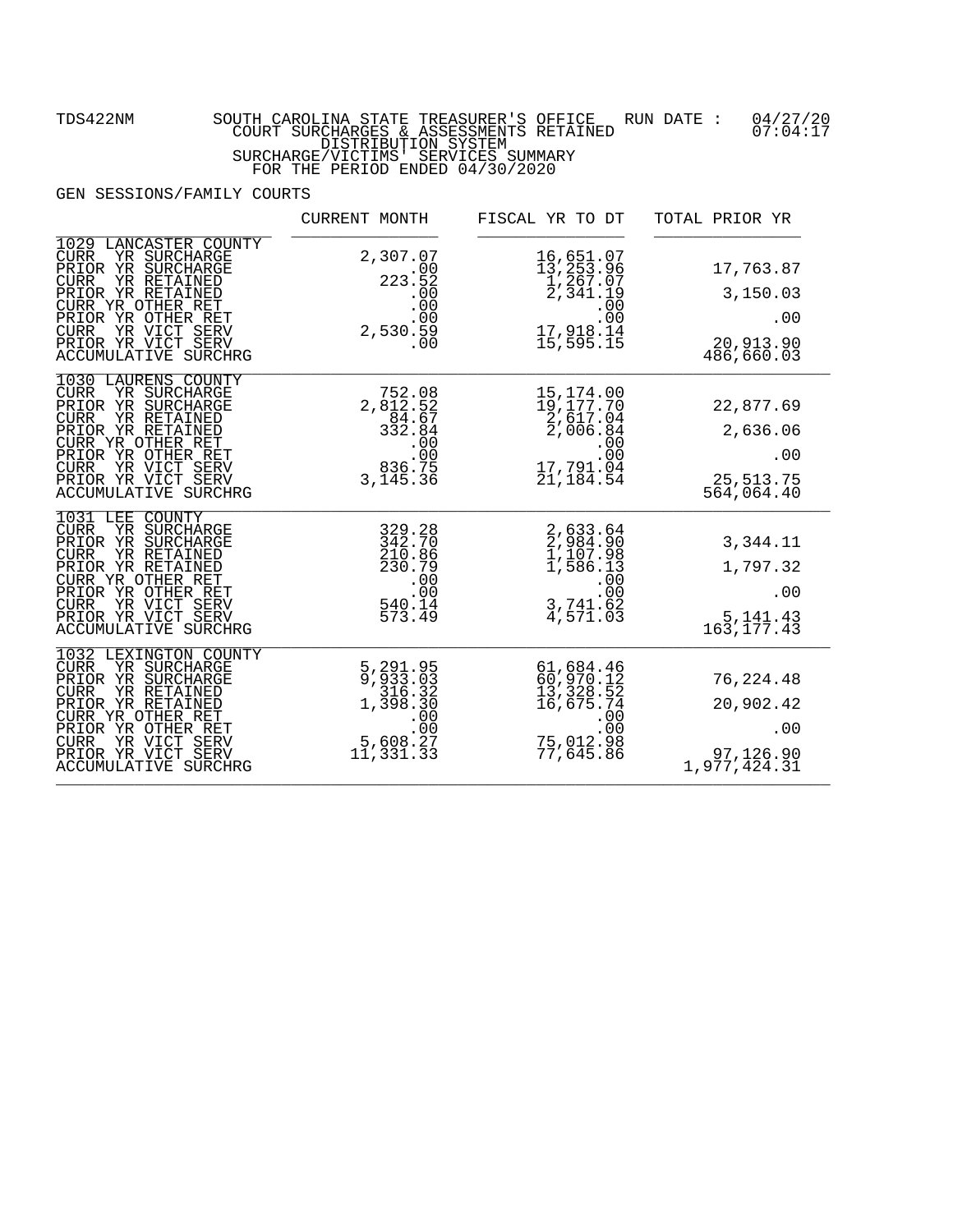FOR THE PERIOD ENDED 04/30/2020

|                                                                                                                                                                                                                                                             | CURRENT MONTH                                                                                                 | FISCAL YR TO DT                                                                                                                                                                                       | TOTAL PRIOR YR                                           |
|-------------------------------------------------------------------------------------------------------------------------------------------------------------------------------------------------------------------------------------------------------------|---------------------------------------------------------------------------------------------------------------|-------------------------------------------------------------------------------------------------------------------------------------------------------------------------------------------------------|----------------------------------------------------------|
| 1033 MCCORMICK COUNTY<br>YR SURCHARGE<br>CURR<br>PRIOR YR SURCHARGE<br><b>CURR</b><br>YR RETAINED<br>PRIOR YR RETAINED<br>CURR YR OTHER RET<br>PRIOR YR OTHER RET<br>CURR YR VICT SERV<br>PRIOR YR VICT SERV<br>ACCUMULATIVE SURCHRG                        | 515.62<br>202.96<br>$\begin{array}{r} 202.300 \\ -0.00 \\ 5.62 \\ -0.00 \\ 515.62 \\ 208.58 \end{array}$      | 2,398.11<br>1,953.86<br>$\frac{1}{2}$ , $\frac{1}{2}$ , $\frac{1}{2}$ , $\frac{1}{2}$ , $\frac{1}{2}$ , $\frac{1}{2}$ , $\frac{1}{2}$ , $\frac{1}{2}$ , $\frac{1}{1}$ , $\frac{1}{2}$ , $\frac{1}{1}$ | 2,450.63<br>253.33<br>.00<br>2,703.96<br>83,793.31       |
| 1034 MARION COUNTY<br>YR SURCHARGE<br>CURR<br>PRIOR YR SURCHARGE<br>YR RETAINED<br><b>CURR</b><br>PRIOR YR RETAINED<br>CURR YR OTHER RET<br>PRIOR YR OTHER RET<br>$\mathtt{CURR}$<br>YR VICT SERV<br>PRIOR YR VICT SERV<br>ACCUMULATIVE SURCHRG             | 900.11<br>$\begin{array}{r} 831.43 \\ 19.00 \\ 263.12 \end{array}$<br>$\frac{00}{00}$ .<br>919.11<br>1,094.55 | $\begin{smallmatrix} 4\,,773\,.51\\ 8\,,428\,.34\\ 586\,.20\\ 2\,,537\,.32\\ 0\,00\\ 5\,,359\,.71\\ 10\,,965\,.66 \end{smallmatrix}$                                                                  | 9,547.32<br>2,667.55<br>.00<br>12, 214.87<br>206, 720.55 |
| 1035 MARLBORO COUNTY<br>CURR<br>YR SURCHARGE<br>PRIOR YR SURCHARGE<br>YR RETAINED<br>CURR<br>PRIOR YR RETAINED<br>CURR YR OTHER RET<br>PRIOR YR OTHER RET<br><b>CURR</b><br>YR VICT SERV<br>PRIOR YR VICT SERV<br>ACCUMULATIVE SURCHRG                      | $\begin{smallmatrix} 11 & 947.79 \ 296.000 \ 105.88 \ 0.00 \ 0.00 \ 0.00 \ 0.00 \ 0.296.00 \end{smallmatrix}$ | 3,705.57<br>3,952.71<br>531.29<br>226.56<br>$2.500$<br>00.<br>4,236.86<br>4,179.27                                                                                                                    | 4,756.38<br>250.89<br>.00<br>5,007.27<br>162,912.40      |
| 1036 NEWBERRY COUNTY<br><b>CURR</b><br>YR SURCHARGE<br>PRIOR YR SURCHARGE<br>YR RETAINED<br><b>CURR</b><br>PRIOR YR RETAINED<br>CURR YR OTHER RET<br>PRIOR YR OTHER RET<br>YR VICT SERV<br><b>CURR</b><br>PRIOR YR VICT SERV<br><b>ACCUMULATIVE SURCHRG</b> | 2, 233.74<br>2, 255.19<br>$333.83$<br>420.76<br>$2,567.57$<br>00.<br>2,567.57<br>2,675.95                     | 8,928.53<br>14,429.91<br>$\frac{1}{2}$ , 457.38<br>2, 726.03<br>$10,385.91$<br>17,155.94                                                                                                              | 16,979.46<br>3,158.09<br>.00<br>20,137.55<br>285,004.30  |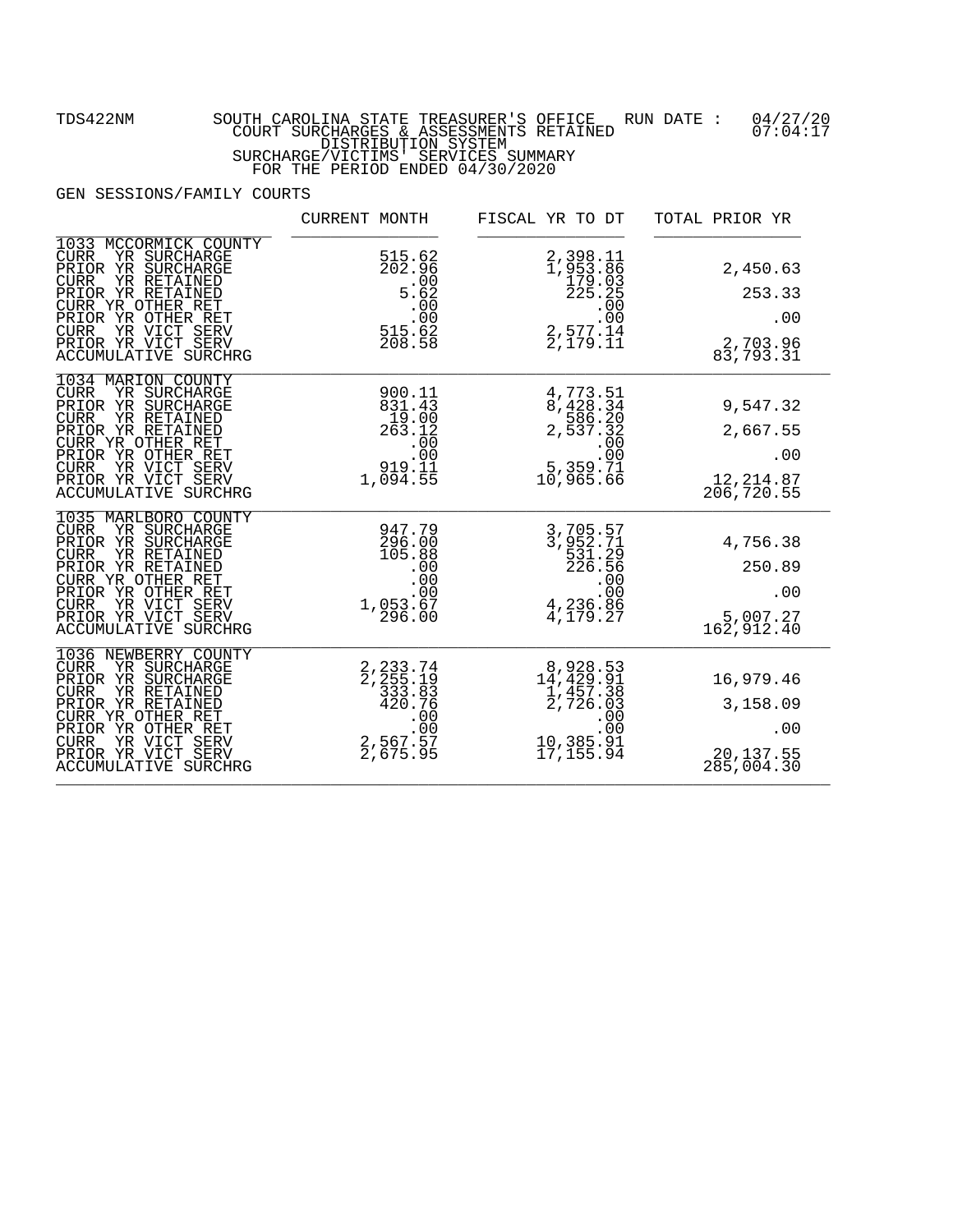|                                                                                                                                                                                                                                                             | CURRENT MONTH                                                                         | FISCAL YR TO DT                                                                                                                                                  | TOTAL PRIOR YR                                             |
|-------------------------------------------------------------------------------------------------------------------------------------------------------------------------------------------------------------------------------------------------------------|---------------------------------------------------------------------------------------|------------------------------------------------------------------------------------------------------------------------------------------------------------------|------------------------------------------------------------|
| 1037<br>OCONEE COUNTY<br>YR SURCHARGE<br><b>CURR</b><br>PRIOR YR SURCHARGE<br>YR RETAINED<br><b>CURR</b><br>PRIOR YR RETAINED<br>CURR YR OTHER RET<br>PRIOR YR OTHER RET<br>YR VICT SERV<br><b>CURR</b><br>PRIOR YR VICT SERV<br>ACCUMULATIVE SURCHRG       | 4,728.74<br>6,240.85<br>$\frac{313.71}{719.63}$<br>$00$<br>00<br>5,042.45<br>6,960.48 | 19,510.28<br>17,154.20<br>1,454.44<br>1,566.72<br>$\begin{array}{r} 00 \\ 00 \\ 20,964.72 \\ 100 \end{array}$<br>$\bar{18}, \bar{7}20.9\bar{2}$                  | 20,772.19<br>2,129.24<br>.00<br>22,901.43<br>663,679.96    |
| 1038 ORANGEBURG COUNTY<br><b>CURR</b><br>YR SURCHARGE<br>PRIOR YR SURCHARGE<br>YR RETAINED<br><b>CURR</b><br>PRIOR YR RETAINED<br>CURR YR OTHER RET<br>PRIOR YR OTHER RET<br><b>CURR</b><br>YR VICT SERV<br>PRIOR YR VICT SERV<br>ACCUMULATIVE SURCHRG      | 2,662.63<br>5,348.55<br>755.65<br>755.66<br>1,562.66<br>.00<br>3,418.29<br>6,911.21   | $\begin{array}{c} 17\,, 952\cdot 45\\ 20\,, 223\cdot 55\\ 5\,, 239\cdot 88\\ 8\,, 991\cdot 99\\ \cdot\, 000\\ 23\,, 192\cdot 33\\ 29\,, 215\cdot 54 \end{array}$ | 25, 262.37<br>9,822.96<br>.00<br>35,085.33<br>575,362.97   |
| 1039 PICKENS COUNTY<br>CURR<br>YR SURCHARGE<br>PRIOR YR SURCHARGE<br><b>CURR</b><br>YR RETAINED<br>PRIOR YR RETAINED<br>CURR YR OTHER RET<br>PRIOR YR OTHER RET<br>YR VICT SERV<br>$C \text{URR}$<br>PRIOR YR VICT SERV<br><b>ACCUMULATIVE SURCHRG</b>      | 2,467.41<br>3,966.48<br>294.81<br>983.31<br>$983.31.00.002,762.224,949.79$            | 22,649.14<br>23,530.74<br>2,888.26<br>6,889.20<br>$\begin{array}{r} 00 \\ 00 \\ 25,537.40 \end{array}$<br>30,419.94                                              | 29,312.74<br>7,946.07<br>.00<br>37,258.81<br>1,077,478.07  |
| 1040 RICHLAND COUNTY<br>YR SURCHARGE<br><b>CURR</b><br>PRIOR YR SURCHARGE<br><b>CURR</b><br>YR RETAINED<br>PRIOR YR RETAINED<br>CURR YR OTHER RET<br>PRIOR YR OTHER RET<br>YR VICT SERV<br><b>CURR</b><br>PRIOR YR VICT SERV<br><b>ACCUMULATIVE SURCHRG</b> | 3,510.79<br>9,904.81<br>1,098.73<br>2,235.05<br>00.00<br>4,609.52<br>12,139.86        | 49,925.52<br>52,801.93<br>12,394.04<br>16,474.05<br>$500$<br>00.00<br>62, 319.56<br>69, 275.98                                                                   | 62,691.60<br>18,591.31<br>.00<br>81,282.91<br>2,542,415.05 |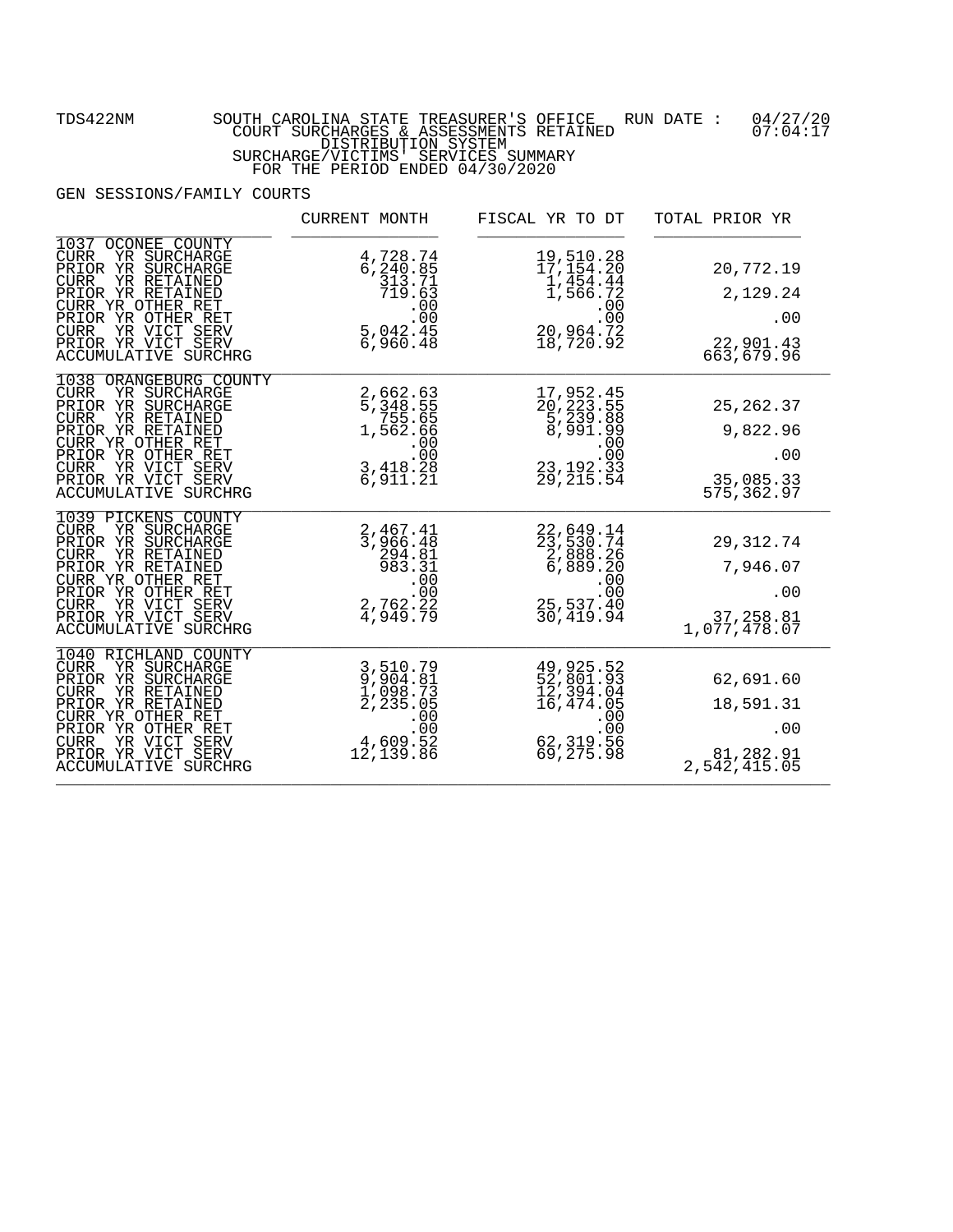|                                                                                                                                                                                                                                                                | CURRENT MONTH                                                                                                    | FISCAL YR TO DT                                                                               | TOTAL PRIOR YR                                               |
|----------------------------------------------------------------------------------------------------------------------------------------------------------------------------------------------------------------------------------------------------------------|------------------------------------------------------------------------------------------------------------------|-----------------------------------------------------------------------------------------------|--------------------------------------------------------------|
| 1041<br>SALUDA COUNTY<br>YR SURCHARGE<br><b>CURR</b><br>PRIOR YR SURCHARGE<br>YR RETAINED<br><b>CURR</b><br>PRIOR YR RETAINED<br>CURR YR OTHER RET<br>PRIOR YR OTHER RET<br>YR VICT SERV<br><b>CURR</b><br>PRIOR YR VICT SERV<br>ACCUMULATIVE SURCHRG          | 1,578.19<br>1,697.68<br>$60.21$<br>308.16<br>$1,638.40$<br>2,005.84                                              | 8,730.34<br>6,795.12<br>2,024.61<br>1,070.40<br>$10,754.95$<br>00.00<br>10,754.95<br>7,865.52 | 8,461.67<br>1,365.71<br>.00<br>9,827.38<br>161,503.66        |
| 1042 SPARTANBURG COUNTY<br>YR SURCHARGE<br><b>CURR</b><br>PRIOR YR SURCHARGE<br><b>CURR</b><br>YR RETAINED<br>PRIOR YR RETAINED<br>CURR YR OTHER RET<br>PRIOR YR OTHER RET<br><b>CURR</b><br>YR VICT SERV<br>PRIOR YR VICT SERV<br><b>ACCUMULATIVE SURCHRG</b> | 6, 251.77<br>21, 281.10<br>3, 275.30<br>5, 487.24<br>$\frac{5}{00}$<br>9,527.07<br>26,768.34                     | 94,900.65<br>111,736.95<br>31,652.88<br>37,619.01<br>149,355.96                               | 130,753.69<br>42,672.68<br>.00<br>173,426.37<br>3,060,681.07 |
| 1043<br>SUMTER COUNTY<br>CURR<br>YR SURCHARGE<br>PRIOR YR SURCHARGE<br>YR RETAINED<br><b>CURR</b><br>PRIOR YR RETAINED<br>CURR YR OTHER RET<br>PRIOR YR OTHER RET<br><b>CURR</b><br>YR VICT SERV<br>PRIOR YR VICT SERV<br><b>ACCUMULATIVE SURCHRG</b>          | 6,008.48<br>$\begin{array}{c} 8,140.10 \\ 1,201.33 \\ 853.58 \end{array}$<br>$7, 209.81$<br>8,993.68<br>8,993.68 | 32, 444.32<br>37,039.86<br>7,001.80<br>9,713.56<br>.00<br>$00$ :<br>39,446.12<br>46,753.42    | 44,082.87<br>12, 271.23<br>.00<br>56,354.10<br>984,491.86    |
| 1044 UNION COUNTY<br>YR SURCHARGE<br><b>CURR</b><br>PRIOR YR SURCHARGE<br><b>CURR</b><br>YR RETAINED<br>PRIOR YR RETAINED<br>CURR YR OTHER RET<br>PRIOR YR OTHER RET<br>YR VICT SERV<br><b>CURR</b><br>PRIOR YR VICT SERV<br><b>ACCUMULATIVE SURCHRG</b>       | 396.57<br>1,334.62<br>$\begin{array}{r} 3.17 \\ 9.17 \\ 88.52 \\ .00 \\ .00 \\ 405.74 \end{array}$<br>1,423.14   | 11,296.76<br>11,929.93<br>1,424.09<br>2,064.54<br>$.00$<br>.00<br>12,720.85<br>13,994.47      | 14,327.43<br>2,934.25<br>.00<br>17,261.68<br>347,632.12      |